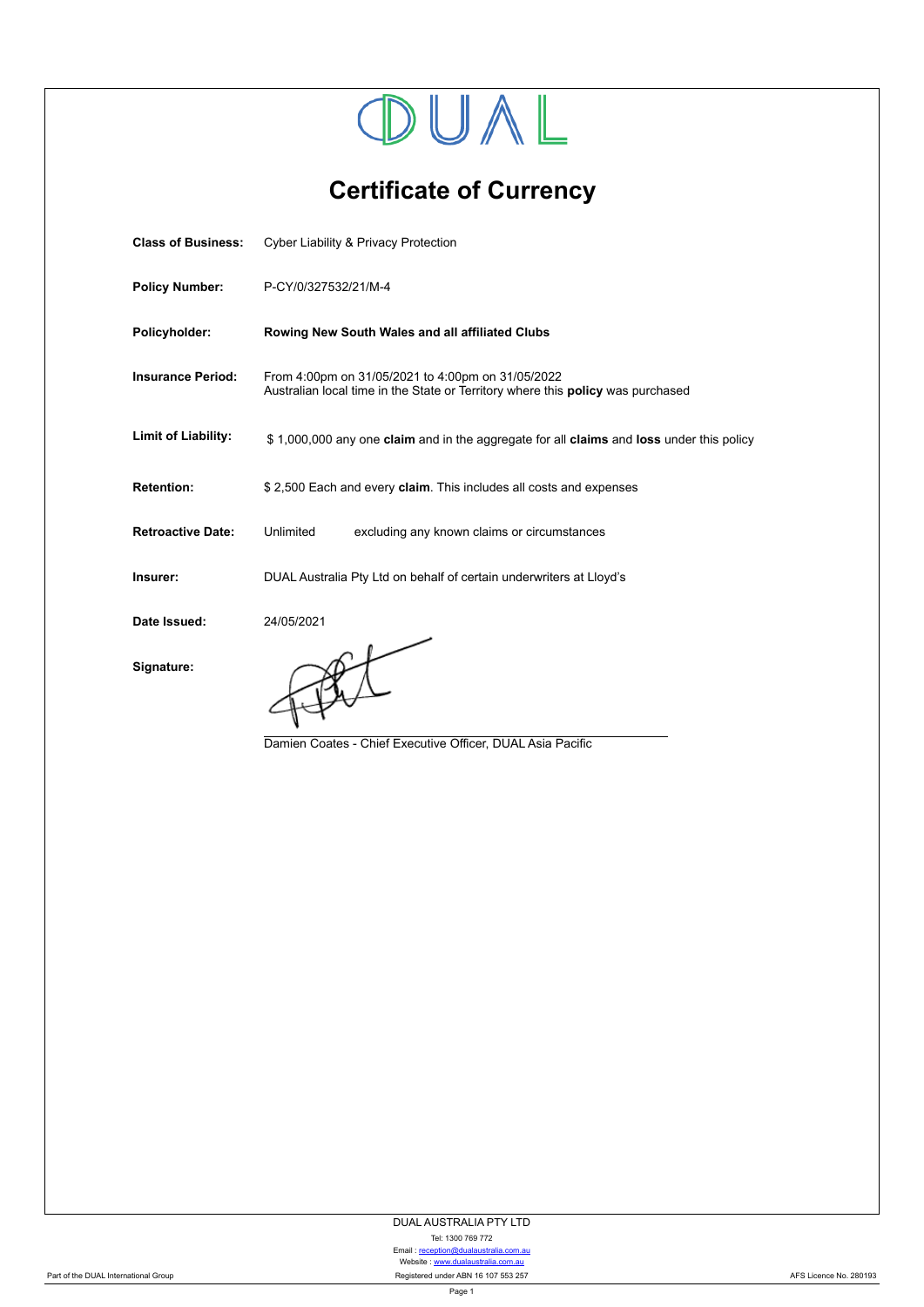# OUAL

## **LLOYD'S**

## **Cyber Liability & Privacy Protection Insurance Policy**



The **Insurer** hereby agrees, to the extent and in the manner hereinafter provided, to indemnify or otherwise pay the **Insured** in respect of the contingencies or events specified in the sections of the policy. However this policy only applies to those sections as indicated in the schedule attached to this policy.

The policy, schedule, exclusions and general conditions shall be read together as one contract and any word or expression to which a specific meaning has been attached in any part of the policy, schedule, exclusions and general conditions shall bear the same meaning wherever it may appear.

Please read this policy and, if it is incorrect, return it immediately for alteration.

Signed by DUAL Australia Pty Ltd on behalf of certain underwriters at Lloyd's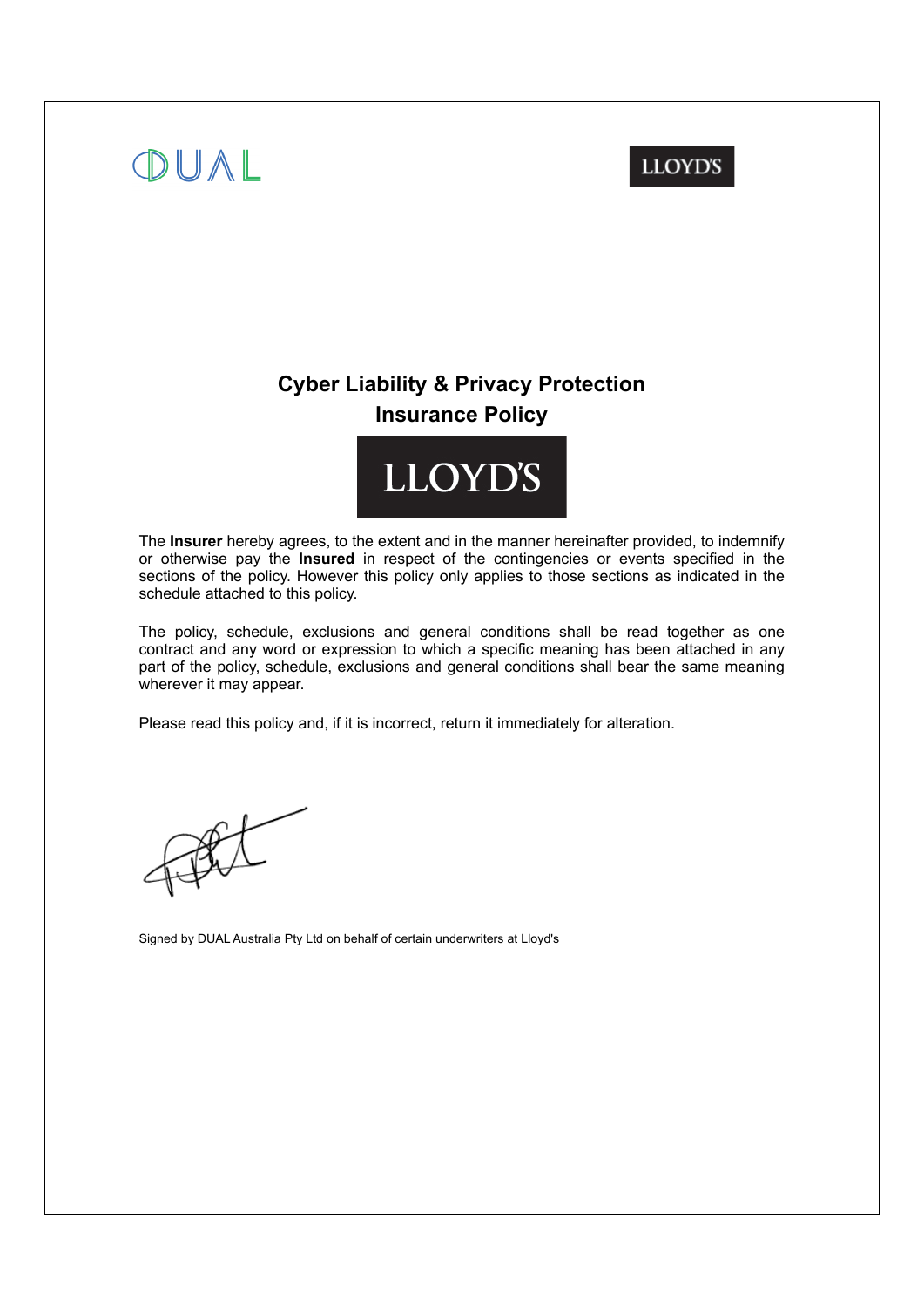| <b>ITEM1</b>      | <b>Policy Number:</b>                  | P-CY/0/327532/21/M-4                                                                                                                                           |  |  |  |
|-------------------|----------------------------------------|----------------------------------------------------------------------------------------------------------------------------------------------------------------|--|--|--|
| ITEM <sub>2</sub> | Policyholder:                          | Rowing New South Wales and all affiliated Clubs<br>C/o: INTL V Insurance Group Pty Ltd                                                                         |  |  |  |
|                   |                                        |                                                                                                                                                                |  |  |  |
|                   | <b>Business</b><br><b>Description:</b> | Sports and Recreation Activities                                                                                                                               |  |  |  |
| <b>ITEM3</b>      | Period of<br>Insurance:                | From 4:00pm on<br>31/05/2021<br>to $4:00 \text{pm}$ on<br>31/05/2022<br>Australian local time in the State or Territory where this <b>policy</b> was purchased |  |  |  |
| <b>ITEM 4</b>     | <b>Limit of Liability:</b>             | \$1,000,000 any one claim and in the aggregate for all claims and loss under this policy                                                                       |  |  |  |
| <b>ITEM 5</b>     | <b>Retention:</b>                      | \$2.500                                                                                                                                                        |  |  |  |
|                   |                                        | Each and every claim. This includes all costs and expenses                                                                                                     |  |  |  |
|                   | <b>Waiting Period:</b>                 | 8 hours in respect of cover 1.2                                                                                                                                |  |  |  |
| <b>ITEM 6</b>     | <b>Retroactive Date:</b>               | Unlimited<br>excluding any known claims or circumstances                                                                                                       |  |  |  |
| <b>ITEM7</b>      | <b>Policy Wording:</b>                 | DUAL Cyber Liability and Privacy Protection Wording 0914V2                                                                                                     |  |  |  |
| <b>ITEM8</b>      | <b>Territorial Limit:</b>              | Worldwide                                                                                                                                                      |  |  |  |
| <b>ITEM9</b>      | Jurisdictional Limit:                  | Worldwide                                                                                                                                                      |  |  |  |

#### **ITEM 10 Endorsements to apply to this policy:**

#### **Lloyd's/AFCA Contact Information Endorsement**

It is agreed that the following endorsement has been applied:

It is hereby noted and agreed that any reference to Lloyd's Australia address is amended to the following:

Lloyd's Australia Limited Level 16 Suite 1603, 1 Macquarie Place Sydney NSW 2000 Australia

DUAL

Furthermore, it is hereby noted and agreed that any reference to the Financial Ombudsman Service (Australia) and its contact details are amended as follows:

Australian Financial Complaints Authority Post: GPO Box 3 Melbourne VIC 3001 Phone: 1800 931 678 Email: info@afca.org.au

More information can be found on their website: www.afca.org.au

In all other respects, the policy remains unchanged.

#### **037 Cyber Product Enhancement Endorsement Platinum**

It is agreed that the following Insurance Cover is added to this Policy:

#### **Extended Indemnity Period for Business Interruption Loss**

It is agreed that clause 2.2 **Business Interruption Loss** is deleted in its entirety and replaced with:

2.2 **Business Interruption Loss** means the **Insured's** loss of net income (net profit or loss before income taxes) plus the expenses necessary to maintain the operation, including payroll; functionality or service of the **Insured's** business, as the result of a **Business Interruption Event**;

a) After the **Waiting Period**;

b) During the system outage, network interruption or degradation of the network, and;

c) Until the date on which the system or network is restored to the same or equivalent condition, functionality and service that existed prior to the **Loss**, however not exceeding 12 months from the date on which the outage, interruption or degradation first occurred, such period not to be limited by the expiration of the **Period of Insurance**.

> DUAL AUSTRALIA PTY LTD Tel: 1300 769 772 Email : reception@du Website : <www.dualaustralia.com.au>

Page 3

**LLOYD'S**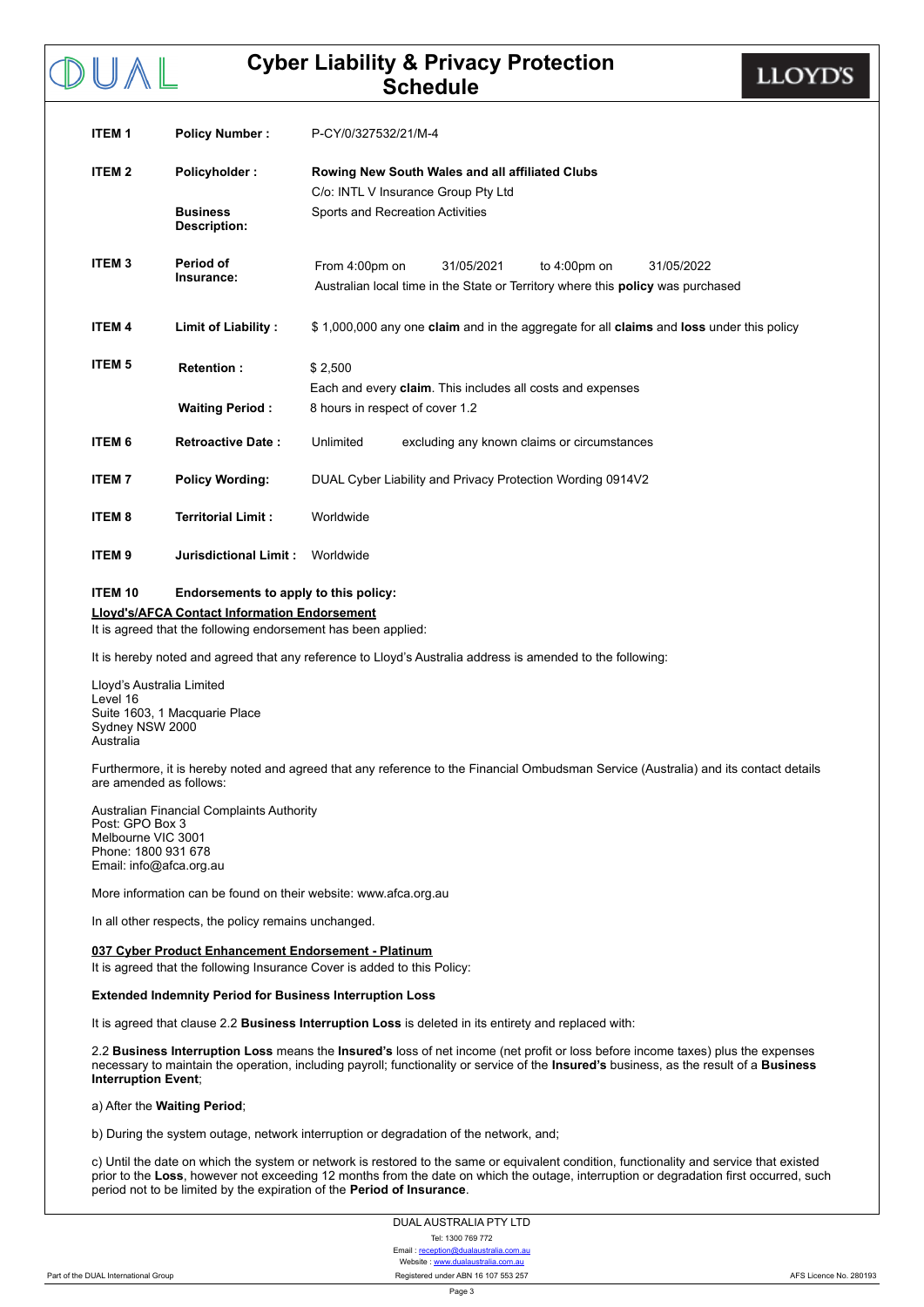**LLOYD'S** 

**Business Interruption Loss** shall also include costs to avoid or mitigate the effects of a system outage of network interruption, discover and minimise such interruption or degradation of the network, preserve evidence and substantiate the **Insured's** loss.

#### **Hardware Repair or Replacement**

Subject to all the terms and conditions of the Policy, the following Insurance Cover is added to the Policy:

#### **Section 1: Insuring Clause 1.6 Hardware Repair or Replacement**

The **Insurer** will pay, in excess of the applicable **Retention** and subject to the **Retroactive Date**, all **Hardware Repair or Replacement Costs** first incurred and reported to the **Insurer** during the **Period of Insurance**.

#### **Section 2: Definitions**

For the purposes of this Endorsement only:

**Hardware Repair or Replacement Costs** means all reasonable fees, costs and expenses necessarily incurred by the **Insured**, with the **Insurer's** prior written consent (not to be unreasonably withheld), to repair and/or replace the **Insured's** hardware that has been damaged as a direct result of a **Network Security Event** first discovered and reported to the **Insurer** during the **Period of Insurance**.

#### **Section 3: Exclusions**

For the purposes of this Endorsement only it is agreed that Exclusion 3.1 is deleted in its entirety and replaced with:

3.1 for death or bodily injury or for loss of or damage to tangible property, however this exclusion shall not apply to mental anguish or mental injury as a result of a **Network Security Event** or damage to or destruction of hardware as covered under this endorsement.

It is agreed that the following additional Exclusion is added to the Policy:

#### **3.11 Wear and Tear**

The **Insurer** shall not be liable to make any payment or provide any benefit or service in respect of any **Hardware Repair or Replacement Costs** arising from any defects in, ordinary wear and tear in relation to, or faulty design or installation of, the hardware components of the **Insured's** computer system or network, or any computer system or network operated on behalf of an **Insured** by either an outsourcer or cloud service provider.

#### **Section 5: General Conditions Applying to Insuring Clause 1.6**

The cover provided under Insuring Clause 1.6 is limited to \$250,000 for all **Hardware Repair or Replacement Costs** in the aggregate. It is agreed that the applicable **Retention** in respect of **Hardware Repair or Replacement Costs** is the **Retention** specified in Item 5 of the Schedule.

Cover under Insuring Clause 1.6 is part of and not in addition to the Limit of Liability specified in Item 4 of the Schedule.

Except as otherwise provided in this Endorsement, all other Policy terms and conditions shall have full force and effect. To the extent that the Endorsement and the Policy are inconsistent this Endorsement shall prevail.

#### **042 Cyber Claims Notification Details Endorsement**

It is agreed that Claims Condition 4.1 (Notification) of the policy is deleted in its entirety and is replaced with the following:

#### **4.1 Notification**

All notifications of a **Claim** or **Loss** shall be made to Charles Taylor Adjusting as soon as reasonably practicable after the **Insured** has become aware of such **Claim** or **Loss**. The **Insured** shall provide such information and documentation relating to a **Claim** or **Loss** as the **Insurer** or Charles Taylor Adjusting may reasonably require. If the **Insurer** does not renew or replace this policy, other than for nonpayment of premium or any other breach of the terms of this policy by an **Insured**, the **Policyholder** shall have the right to a period of 90 days following the date of cancellation or expiry in which to give notice of any covered **Claim** first made against the **Insured**. This shall not apply if this policy or its cover has been replaced.

All notifications of a **Claim** or **Loss** made by the **Insured** to Charles Taylor Adjusting shall also be deemed a notification of a **Claim** or **Loss** to the **Insurer**. For the purposes of this policy, Charles Taylor Adjusting has been appointed as the Cyber & Privacy Incident Response Manager, in the event that a **Claim** or **Loss** is notified under this policy.

In the event of a **Claim** or **Loss**, please phone Charles Taylor Adjusting in the first instance on:

24 hour Australia telephone: 1300 004880 Australia UIFN: 0011 8000 282 9237

Or at cyber@ctplc.com

Charles Taylor Adjusting Head Office First Floor The Minister Building 21 Mincing Lane London, EC3R 7AG

#### DUAL AUSTRALIA PTY LTD

Tel: 1300 769 772

Email : [reception@dualaustralia.com.au](mailto:reception@dualaustralia.com.au) Website : <www.dualaustralia.com.au> Part of the DUAL International Group County County Registered under ABN 16 107 553 257 AFS Licence No. 280193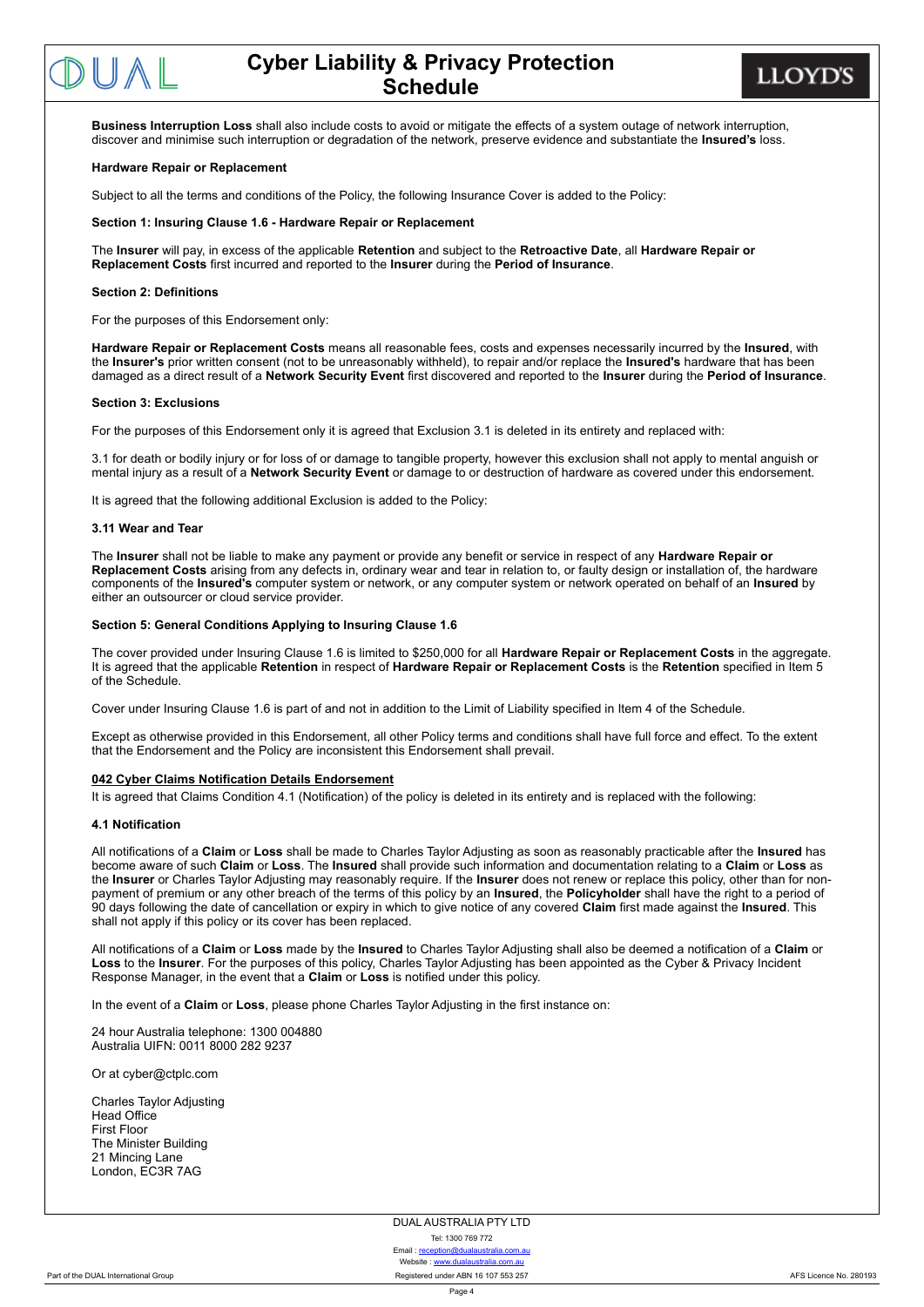**LLOYD'S** 

Except as otherwise provided in this Endorsement, the Insuring Clause and all other Policy terms and conditions shall have full force and effect.

#### **033 Cyber Platinum Social Engineering, Phishing and Cyber Fraud Optional Insuring Clause 1.5 Social Engineering, Phishing & Cyber Fraud Policy**

Subject to all the terms and conditions of the **Policy**, the following Insurance Cover is added to the **Policy**:

**Section1: Insuring Clause 1.5 Social Engineering, Phishing & Cyber Fraud**

#### **Part A: Direct Financial Loss of the Insured**

The **Insurer** will pay for **Direct Financial Loss** resulting from:

a) **Social Engineering Fraud**;

- b) **Phishing**;
- c) **Phreaking**; or
- d) **Cyber Fraud**,

first occurring and reported to the **Insurer** during the **Period of Insurance**.

#### **Part B: Legal Liability to Others**

The **Insurer** shall pay for **Loss** which the **Insured** is legally liable to pay as a result of a **Claim** arising from:

#### a) **Social Engineering Fraud**;

b) **Phishing**; or

c) **Cyber Fraud**

first made against the **Insured** and reported to the **Insurer** during the **Period of Insurance**.

#### **Section 2: Definitions**

For the purpose of this Endorsement:

**Social Engineering Fraud** means impersonation by any means of an **Insured Person**, client or customer of the **Insured** or a party with which the **Insured** has a **Contract**, by a third party to manipulate an **Insured Person** to issue an instruction to a financial institution to debit, pay, deliver or transfer money or securities from an account maintained by the **Insured** to that third party or another person or entity and includes a third party acting in collusion with an **Insured Person** provided that the **Insured Person** issuing the instruction was not a party to the collusion.

**Insured Person** means an employee, director, officer or agent of the **Insured** who is authorized to either give or implement instructions for the debiting, payment, delivery or transfer of money or securities from an account maintained by the **Insured**.

**Phishing** means the fraudulent use of electronic communications or websites to impersonate the **Insured**, its products or services for the purpose of soliciting personal, confidential or commercial information about the customers or clients of the **Insured**.

**Phreaking** means the unauthorised and malicious use of the telephone system of the **Insured** which results in unauthorised charges or bandwidth costs which the **Insured** is legally liable to pay.

**Contract** means a written contract for the sale or purchase of goods or provision of services.

**Cyber Fraud** means an intentional, unauthorized and fraudulent instruction to a financial institution to debit, pay, deliver or transfer money or securities, but was in fact fraudulently transmitted by a third party without the knowledge or consent of the **Insured**.

**Direct Financial Loss** means financial loss suffered by the **Insured** including:

a) loss of the **Insured's** money or securities caused by **Social Engineering Fraud** or **Cyber Fraud** provided such loss is not recoverable from any financial institution or any other source;

b) The cost of reimbursing the **Insured** for its direct financial loss arising from **Phishing** or **Phreaking**;

c) **Legal Representation Costs**; and

d) **Public Relations Costs** arising from **Phishing**.

**Loss** means judgements, settlements, awards and costs in respect of a **Claim**.

**Claim** means any written demand for compensation.

#### **Section 4: Claims Conditions Applying only to this Endorsement**

It is a condition precedent to cover under the **Policy** that the **Insured** maintains procedures:

DUAL AUSTRALIA PTY LTD Tel: 1300 769 772 Email : r Website : <www.dualaustralia.com.au> Part of the DUAL International Group County County Registered under ABN 16 107 553 257 AFS Licence No. 280193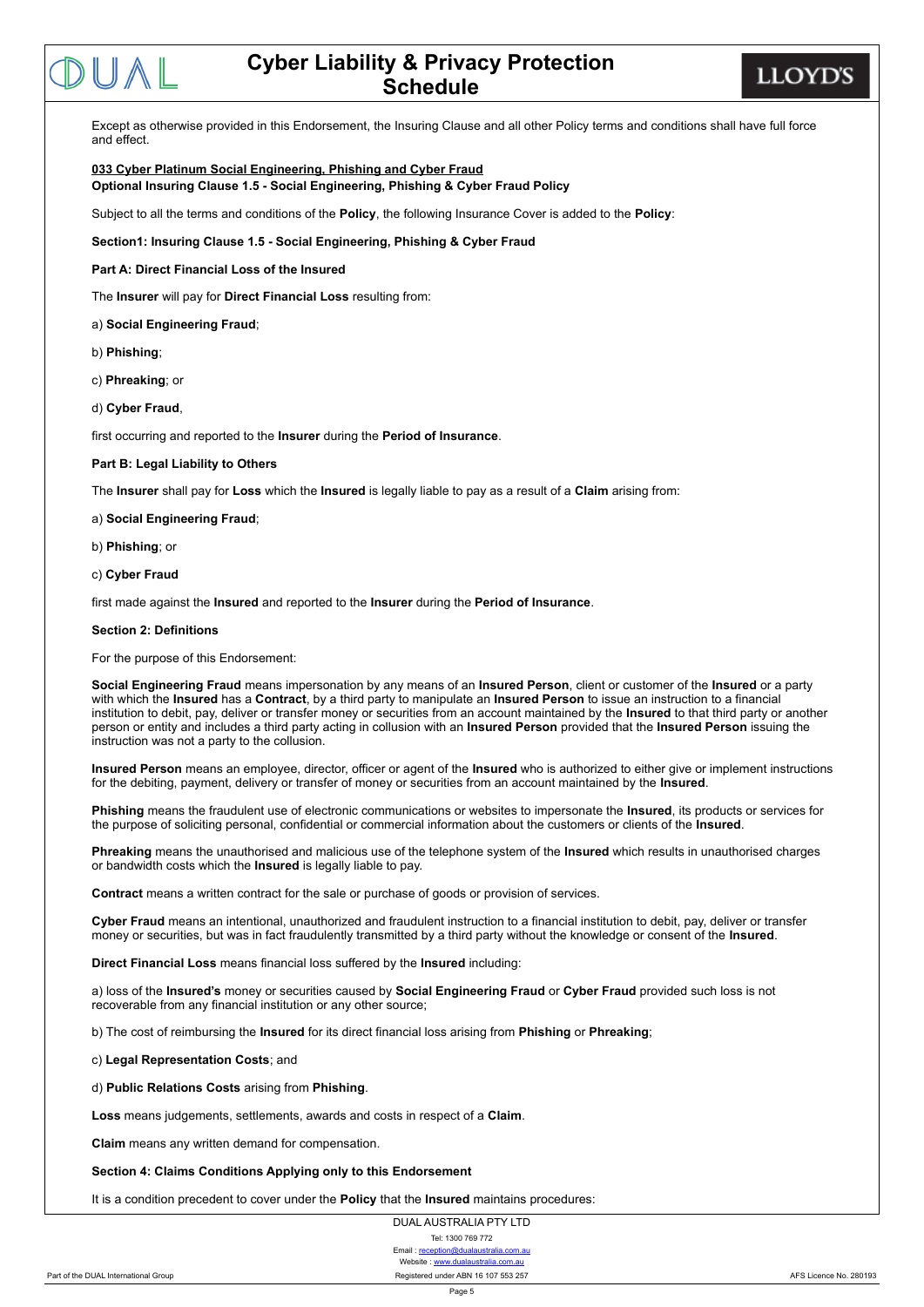

**LLOYD'S** 

a) for the provision of written training materials to all Employees regarding the dangers of **Social Engineering Fraud**, **Phishing**, **Phreaking** and **Cyber Fraud** which incorporate regular review;

b) for changing passwords for all online accounts and banking platforms maintained by the **Insured** at least every 45 days and that the password protocols accord with industry best practice, or adopts two factor authentication;

c) which prevent any one **Insured Person** to pay, deliver or transfer money or securities valued at more than \$2,000 from an account maintained by the **Insured** without a second **Insured Person** co-authorising such transaction.

#### **Section 5: General Conditions Applying to the Endorsement**

The cover provided under this Endorsement is limited to \$250,000 any one **claim** and/**loss** in the aggregate for all **claims** and/**losses** made for all **Direct Financial Loss** (inclusive of **defence costs**).

It is agreed that the applicable **Retention** in respect of a **claim** made under this Endorsement is the **Retention** specified in Item 5 of the Schedule (inclusive of **defence costs**).

Cover under this Endorsement is part of and not in addition to the Limit of Indemnity.

Except as otherwise provided in this Endorsement, all other **Policy** terms and conditions shall have full force and effect. To the extent that the Endorsement and the **Policy** are inconsistent this Endorsement shall prevail.

| ITEM <sub>11</sub> | <b>Proposal Date:</b> | 13/05/2019                                                                    |
|--------------------|-----------------------|-------------------------------------------------------------------------------|
| ITEM <sub>12</sub> | Underwriters:         | DUAL Australia Pty Ltd on behalf of certain underwriters at Lloyd's           |
|                    |                       | Unique Market Reference<br>Cyber Liability & Privacy Protection: B1161LS10121 |
|                    | Date Issued:          | 24/05/2021                                                                    |
| Signed:            |                       |                                                                               |

Signed by DUAL Australia Pty Ltd on behalf of certain underwriters at Lloyd's

DUAL AUSTRALIA PTY LTD

Tel: 1300 769 772 Email : reception@dualaustralia Website : <www.dualaustralia.com.au>

Part of the DUAL International Group **Registered International Croup Registered under ABN 16 107 553 257** AFS Licence Ro. 280193

Page 6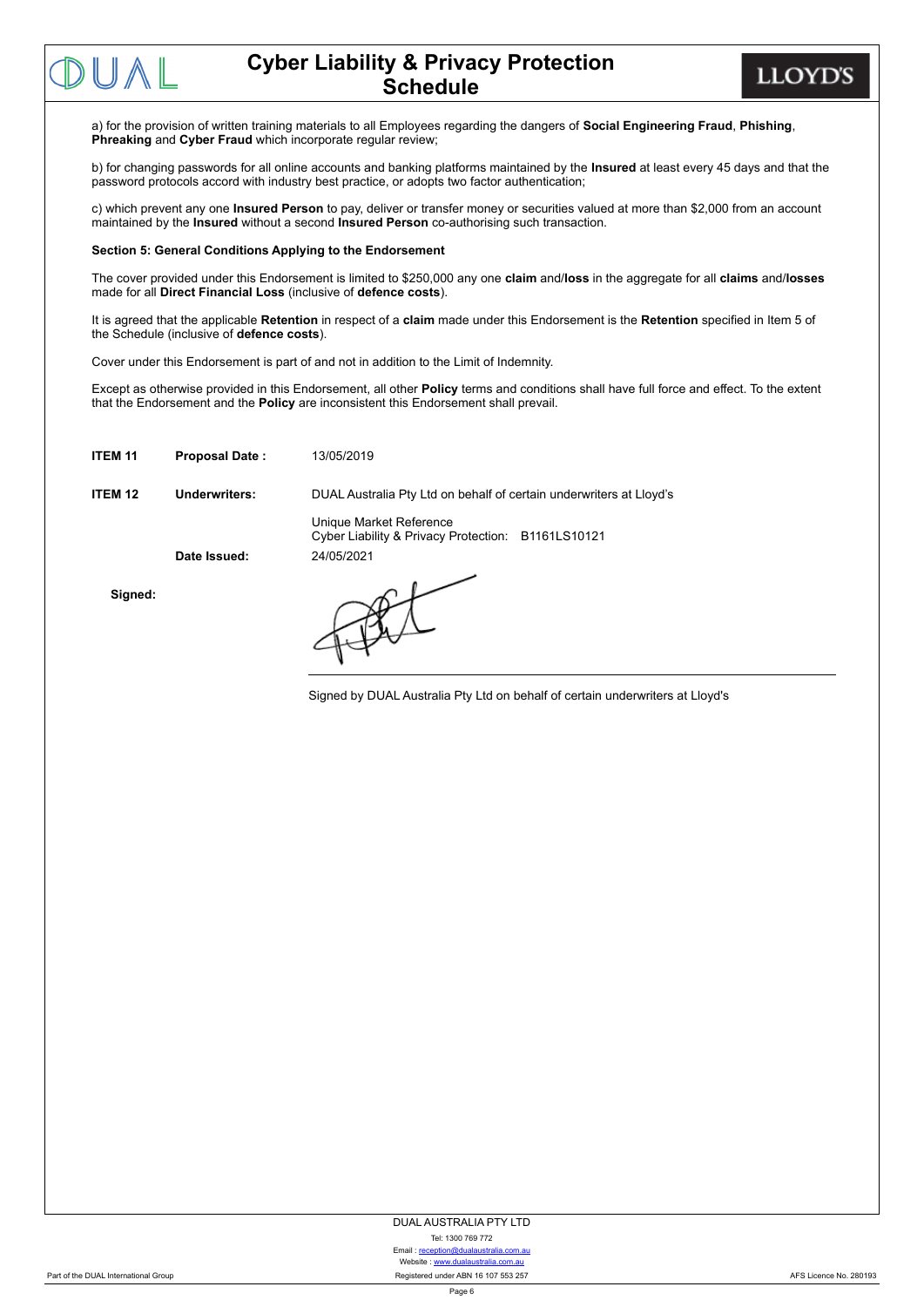

# CYBER LIABILITY & PRIVACY PROTECTION WORDING

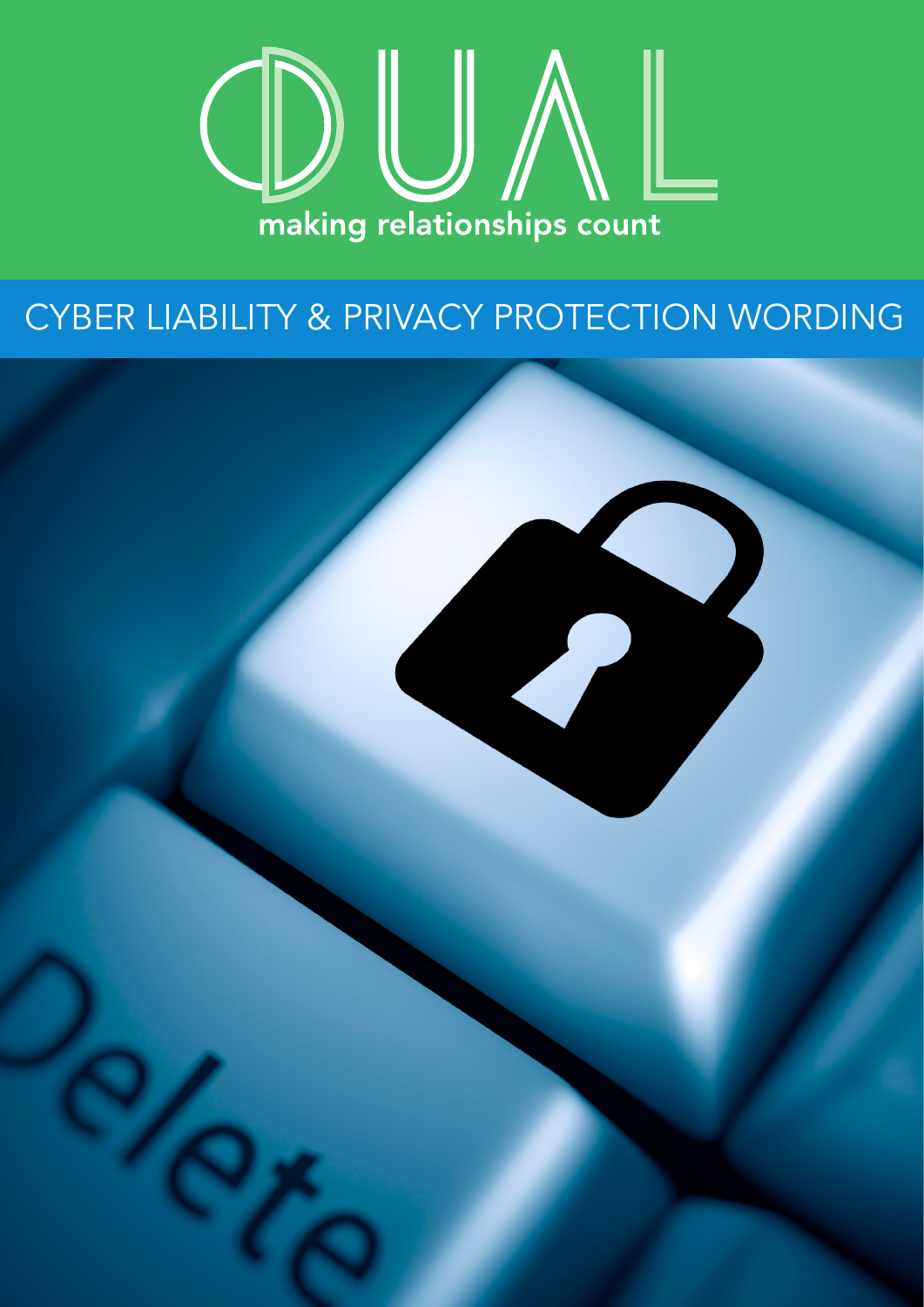

### **DUAL Australia Cyber Liability and Privacy**

### **Protection Insurance**

### **TABLE OF CONTENTS**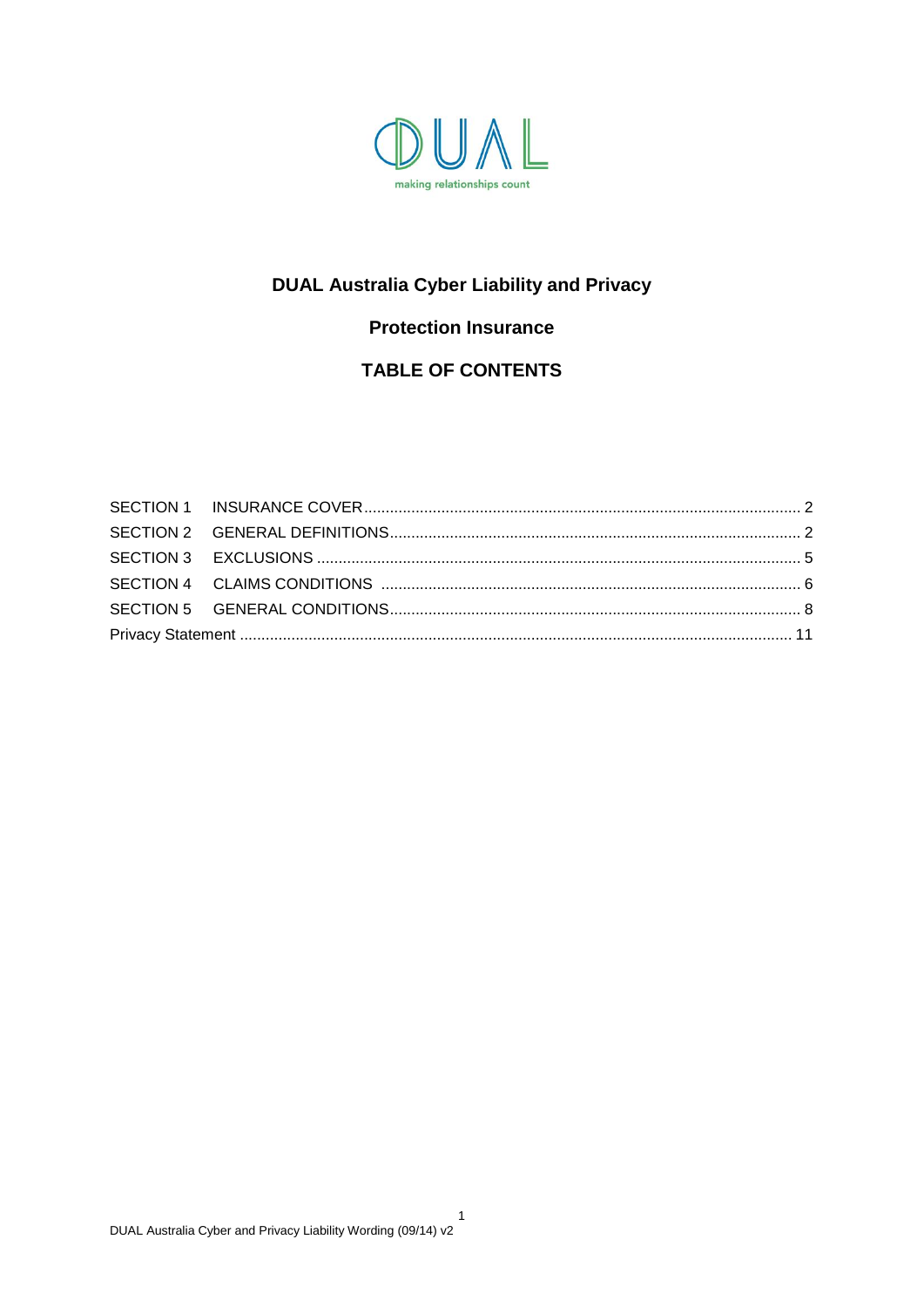### **DUAL Australia Cyber Liability and Privacy Protection Insurance**

### **Policy Wording**

#### <span id="page-8-0"></span>**SECTION 1 INSURANCE COVER**

In consideration of the payment of or agreement to pay the premium by the **Policyholder** on behalf of the **Insured**, the **Insurer** will pay, in excess of the applicable **Retention** or **Waiting Period** and subject to the **Retroactive Date** the following:

- **1.1 Loss** in respect of any **Claim** first made against the **Insured** and reported to the **Insurer** during the **Period of Insurance**;
- **1.2 Business Interruption Loss** resulting from a **Business Interruption Event** first occurring during the **Period of Insurance**;
- **1.3 Remediation Costs** incurred by the **Insured** following an actual or threatened **Data Liability Event**, **Media Liability Event, Network Security Event** or **Business Interruption Event** discovered and reported to the **Insurer** during the **Period of Insurance**;
- **1.4 Loss** in respect of any **Claim** first made against the **Insured** resulting from a **Media Liability Event** and reported to the **Insurer** during the **Period of Insurance.**

### <span id="page-8-1"></span>**SECTION 2 GENERAL DEFINITIONS**

- **2.1 Business Interruption Event** means:
	- a) **Unauthorised Access**
	- b) any damage to the **Insured's Data** and/or programs, or;
	- c) any system outage, network interruption, or degradation of the **Insured's** network.
- **2.2 Business Interruption Loss** means the **Insured's** loss of net income (net profit or loss before income taxes) plus the expenses necessary to maintain the operation, including payroll; functionality or service of the **Insured's** business, as the result of a **Business Interruption Event;**
	- a) after the **Waiting Period**;
	- b) during the system outage, network interruption or degradation of the network, and;
	- c) until the date on which the business is restored to the same or equivalent condition, functionality and service that existed prior to the **Loss**, however not exceeding 4 months from the date on which the outage, interruption or degradation first occurred, such period not to be limited by the expiration of the **Period of Insurance.**

**Business Interruption Loss** shall also include costs to avoid or mitigate the effects of a system outage or network interruption, discover and minimise such interruption or degradation of the network, preserve evidence and substantiate the **Insured's** loss**.**

- **2.3 Claim** means any written demand, notice before action or civil, criminal, judicial, administrative, regulatory or arbitral proceeding against the **Insured** seeking compensation or other legal remedy directly or indirectly related to any **Data Liability Event, Media Liability Event** or a **Network Security Event**.
- **2.4 Credit Monitoring Costs** means reasonable fees, costs and expenses for the monitoring services of identity or credit theft including the purchase of identity theft insurance for a period of 12 months from the date of any **Data Liability Event, Network Security Event, or Business Interruption Event** or as required by any legislation.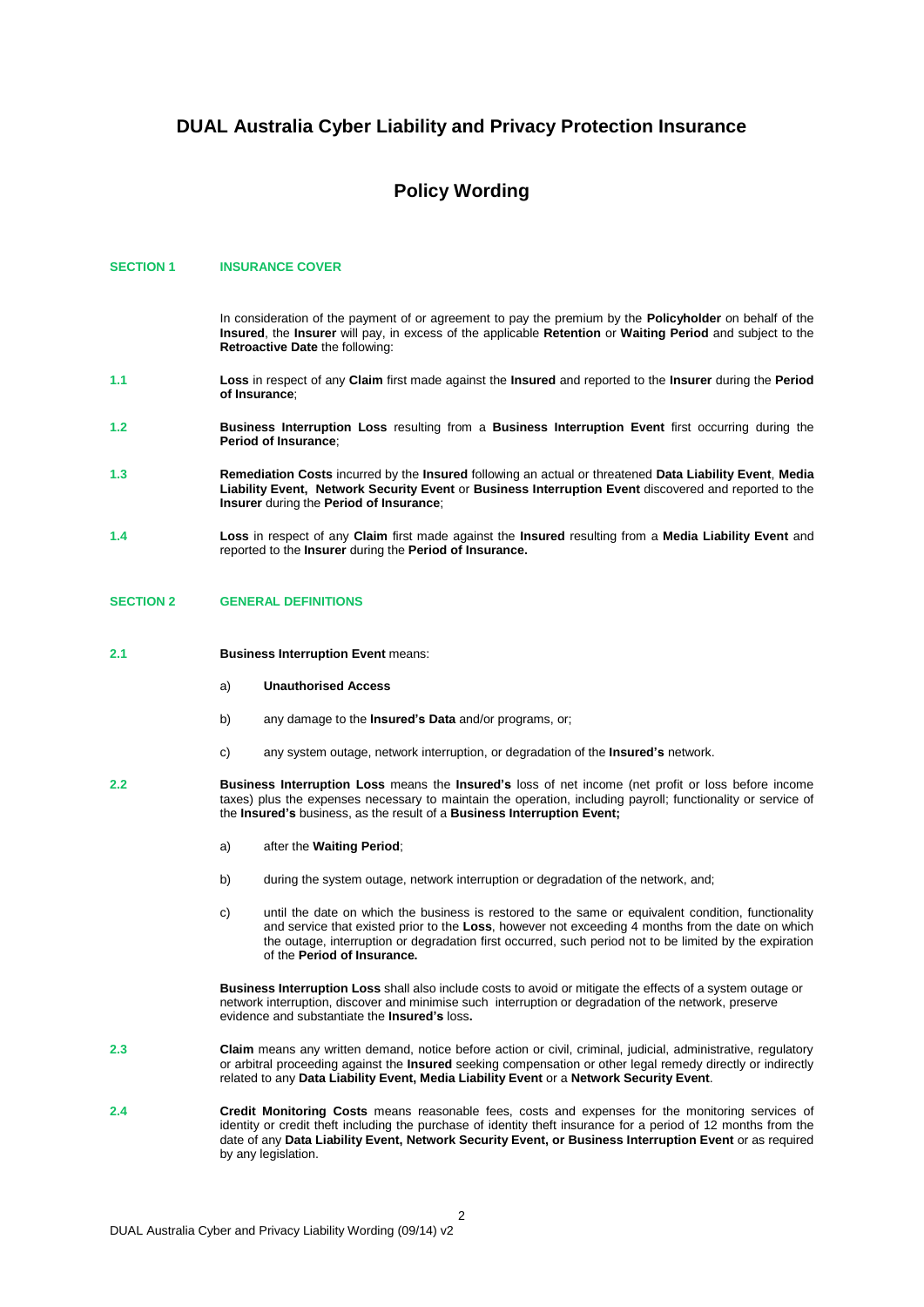- **2.5 Cyber Extortion Costs** means reasonable fees, costs and expenses and monies paid with the **Insurer's** prior consent to meet, terminate or mitigate any credible threat of a **Business Interruption Event, Data Liability Event** or **Network Security Event** resulting from an actual or attempted extortion by a third party.
- **2.6 Data** means any electronic or non-electronic forms of data held by the **Insured**, or data held on behalf of the **Insured** by either an outsourcer, or cloud service provider for which the **Insured** is legally liable.
- **2.7 Data Liability Event** means:
	- a) the loss or suspected loss of any third party non-public **Data** or information for which the **Insured** is legally responsible, on a network owned or operated by an **Insured**; or the network of an outsourcer or cloud service**;**
	- b) the breach of any privacy legislation worldwide by the **Insured** or person or entity, for whom the **Insured** is legally responsible.
- **2.8 Data Restoration Costs** means reasonable fees, costs and expenses for the restoration and/or replacement of **Data** and/or programs that have been lost or damaged, and costs to prevent, minimise, or mitigate any further damage and preserve critical evidence of criminal or malicious wrongdoings. These costs include the cost of purchasing replacement licenses for programs where necessary.
- **2.9 Defence Costs** means reasonable fees, costs and expenses (including but not limited to lawyers' fees and experts' fees) incurred by the **Insured** relating to the defence, settlement or appeal of a **Claim**.
- **2.10 Forensic Costs** means reasonable fees, costs and expenses to investigate the cause, scope and extent of any **Data Liability Event, Business Interruption Event** or **Network Security Event.**
- **2.11 Insured** means the **Policyholder** and any subsidiary as listed with the company and any current, future or former employee (including directors and officers) of the **Policyholder** or any subsidiary.
- **2.12 Insurer** means DUAL Australia Pty Ltd, ACN 107 553 257 as agent of the Underwriters referred to in Item 12 of the Schedule.
- **2.13 Legal Representation Expenses** means reasonable fees, costs and expenses incurred to obtain legal advice or representation to protect the **Insured's** interests.

**Legal Representation Expenses** shall include the costs associated with the investigation, adjustment and defence of regulatory proceedings.

**2.14 Loss** means judgments, settlements, awards, and costs, including, without limitation, damages, consumer redress funds, fines, penalties and punitive and exemplary damages in respect of a **Claim**. **Loss** shall also include **Defence Costs**, **Legal Representation Expenses, Business Interruption Loss** and **Remediation Costs.**.

> Notwithstanding the above, **Loss** shall not include any amount which is uninsurable according to the law applicable to the **Claim**. Enforceability of this paragraph shall be governed by such applicable law that most favours coverage.

- **2.15 Malware** means any code designed to:
	- a) erase or corrupt **Data**;
	- b) damage or disrupt any network or system;
	- c) circumvent any network security product or service.
- 2.16 **Material** means media content, advertising and written, printed, video, electronic, digital, or digitalised content, of;
	- a) broadcasts, including, broadcasts via television, motion picture, cable, satellite television, radio, wireless devices or the internet;
	- b) publications, including publications via newspaper, newsletter, magazine, book and other literary, monograph, brochure, directory, music, directories, electronic, screen play, film script, playwright and video publications publishing including the researching, preparation, serialisation, exhibition or distribution of publishing materials; or
	- c) advertising, graphic design, design of logos or trademarks, purchasing of advertising time and space, market research, public relations, direct mailing, design of games, competitions or special offers.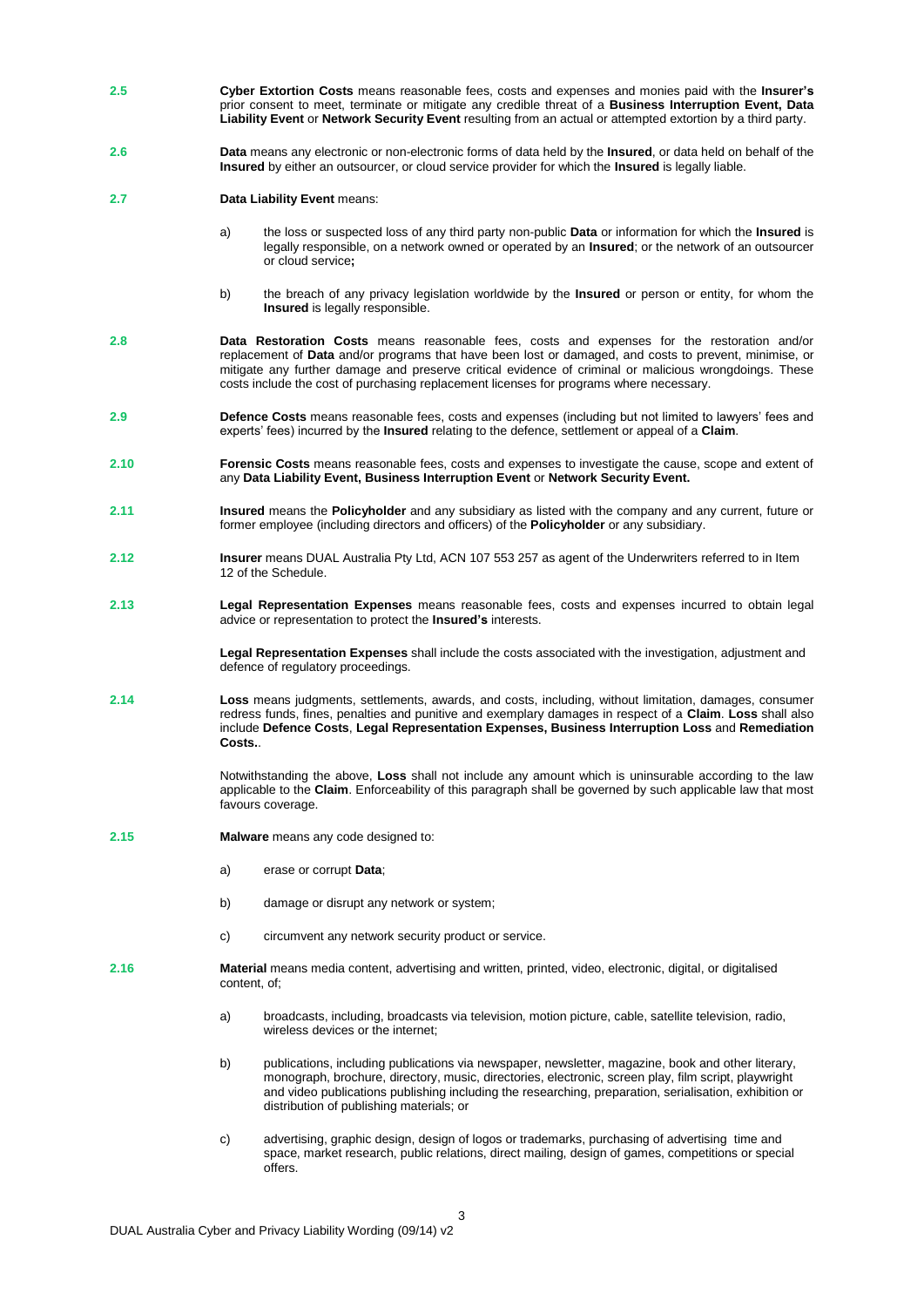**2.17 Media Liability Event** shall include the costs associated with a **Loss** arising out of an actual or alleged act, error, misstatement, misleading statement or omission by an **Insured** in connection with the collection, creation, release, printing, broadcasting, or distribution of **Material** that results in:

- a) an infringement of copyright, title, slogan, trademark, trade name, infringement of domain name;
- b) plagiarism, piracy or misappropriation or theft of ideas;
- c) any false light, public disclosure or private facts, defamation committed without malice by reason of words written, spoken or broadcasted, including without limitation, emotional distress or mental anguish in connection with such conduct; or
- d) an intrusion, invasion of privacy, wrongful entry or eviction, trespassing or eavesdropping.

#### **2.18 Network Security Event** means:

- a) the negligent or inadvertent transmission of any **Malware**;
- b) negligent or inadvertent failure to secure the **Insured's** computer system or network that results in **Unauthorised Access**;
- c) the hacking of the **Insured's** telephone system by a third party;
- d) fraudulent electronic communications or websites by a third party intended to impersonate the **Insured** and or the **Insured's** product.
- **2.19 Notification Costs** means reasonable fees, costs and expenses in respect of notifying any natural person or legal entity whose **Data** or information has been or may have been lost.
- **2.20 Period of Insurance** means the period specified in Item 3 of the Schedule.
- **2.21 Policyholder** means the company named in Item 2 of the Schedule.
- **2.22 Public Relations Costs** means reasonable fees, costs and expenses for obtaining advice and support to protect, or mitigate any damage to, the **Insured's** reputation.
- **2.23 Remediation Costs** means any:
	- a) **Credit Monitoring Costs**;
	- b) **Cyber Extortion Costs**;
	- c) **Data Restoration Costs**;
	- d) **Forensic Costs**;
	- e) **Legal Representation Expenses**;
	- f) **Notification Costs**;
	- g) **Public Relations Costs**

Incurred by the **Insured**.

- **2.24 Retention** means the amount stated in Item 5 of the Schedule.
- **2.25 Retroactive Date** means the date specified in Item 6 of the Schedule but no earlier than the commencement of the **Insured's** business and only while in the course of the **Insured's** business.
- **2.26 Unauthorised Access** means use of the **Insured's** computer system or network infrastructure by any person or persons not authorised to do so, including Employees. **Unauthorised Access** shall also include **Loss** associated with the unauthorised acquisition, access, use or disclosure of the **Insured's Data.**

4

**2.27 Waiting Period** means the number of hours stated in Item 5 of the Schedule.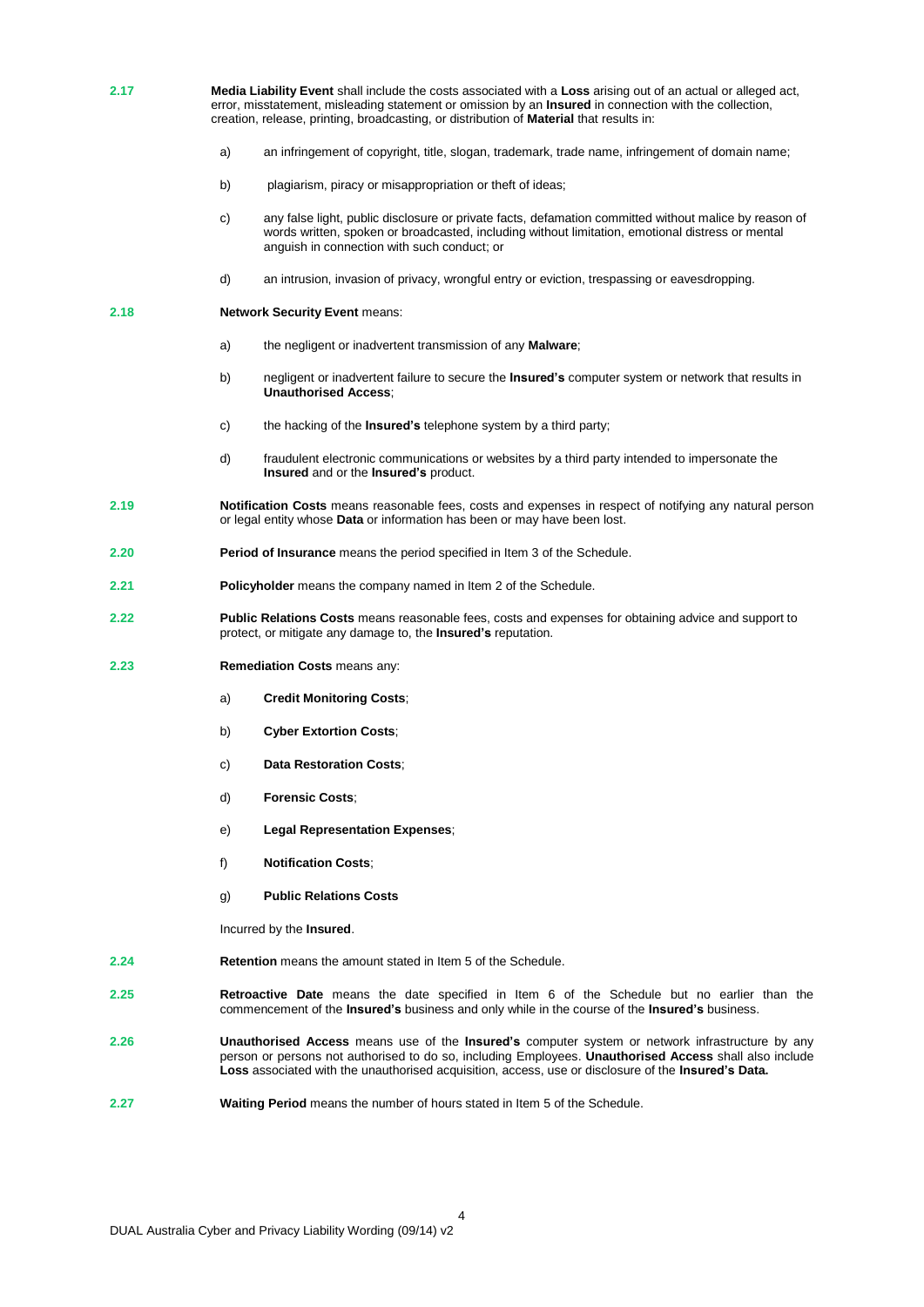#### **SECTION 3 EXCLUSIONS**

The **Insurer** shall not be liable to make any payment or provide any benefit or service in respect of any **Claim** or **Loss**:

- **3.1** for death, bodily injury or loss of or damage to tangible property, however this exclusion shall not apply to mental anguish or mental injury as a result of a **Data Liability Event, Media Liability Event, Business Interruption Event** or **Network Security Event**. For the avoidance of doubt **Data** in any electronic format is not tangible property.
- **3.2** arising from, attributable to, or based upon any fact or circumstance known to the **Insured** prior to the **Period of Insurance**.
- **3.3** arising from, attributable to or based upon any intentional, criminal or fraudulent acts by the **Insured.** The acts, knowledge or conduct of any **Insured** shall not be imputed to any other **Insured** for the purposes of applying this exclusion. For the sake of clarity, this exclusion will only apply where it is established by an admission of such **Insured**, consultant, sub-contractor or agent or by a judgment, award, finding or other adjudication of a court, tribunal, commission, or arbitrator that such conduct did in fact occur.
- **3.4** arising from any failure or outage in, or disruption of power, utility services, satellites, or telecommunications external services not under the direct operational control of the **Insured**.
- **3.5** arising from any physical act of war, invasion, or warlike operations.
- **3.6** arising from any bankruptcy, liquidation or insolvency of the **Insured** or any other person, including a business process outsourcer.
- **3.7** to the extent that such cover, payment, service, benefit and/or any business or activity of the **Insured** would violate any applicable trade or economic sanctions or any law or any regulation worldwide. This provision overrides all other terms of this policy.
- **3.8** arising from the upgrading or betterment of any application, system or network of the **Insured**.
- **3.9** a) brought against a Director or Officer of the **Insured**, in their capacity as such;
	- b) arising from any obligation owed by the **Insured** as an employer or potential employer to any Employee, including claims for wrongful dismissal, unfair dismissal or under any contract of employment or under any retainer with any consultant or under any training contract;
	- c) whether from any Employee or not, alleging sexual, racial or other harassment and/or sexual molestation, and/or sexual, and/or racial and/or disability, and/or sexual orientation, and/or religious and/or age discrimination or victimisation, or discrimination or victimisation of any other kind.
- **3.10** a) directly or indirectly, arising out of, or resulting from, asbestos or any actual or alleged asbestos related loss injury or damage involving the use, presence, existence, detection, removal, elimination or avoidance of asbestos or exposure to asbestos;
	- b) arising from, based upon, attributable to or as a consequence of, whether direct or indirect, or in any way involving:
		- i) inconstrumediation or contamination by radioactivity or from any nuclear fuel or from any nuclear waste from the combustion of nuclear fuel;
		- ii) the radioactive, toxic, explosive or other hazardous properties of any nuclear assembly or component thereof.
	- c) arising out of, based upon, attributable to, as a consequence or in any way involving directly or indirectly the actual, alleged or threatened discharge, dispersal, release or escape of pollutants;
	- d) arising from, based upon, attributable to or as a consequence of any electromagnetic field, electromagnetic radiation or electromagnetism, which terms are defined as follows;
		- i) electromagnetic field means any field of force that is made up of associated electric and magnetic components;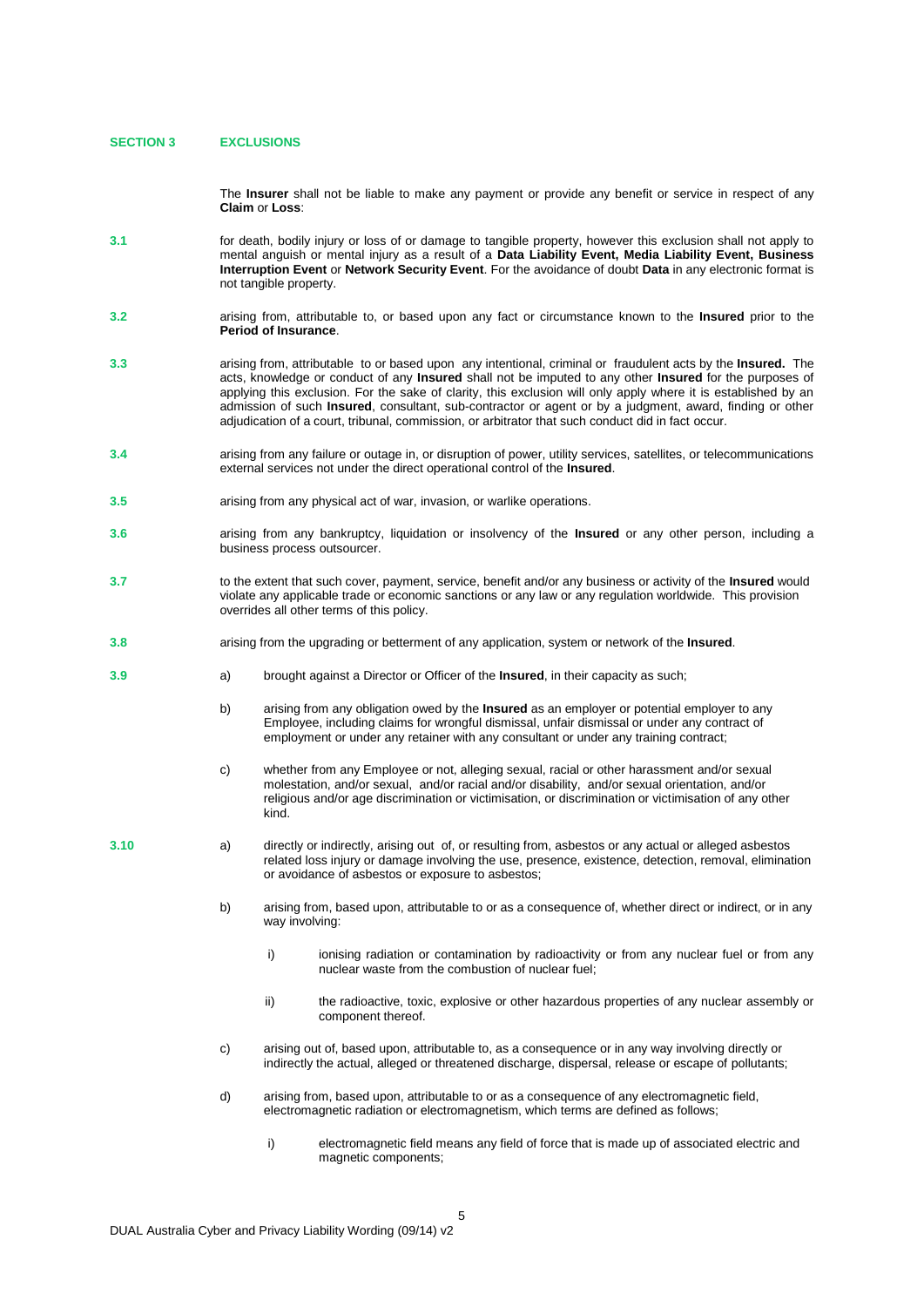- ii) electromagnetic radiation means any succession of electromagnetic waves;
- iii) electromagnetism means magnetism that is developed by a current of electricity.

#### **SECTION 4 CLAIMS CONDITIONS**

#### **4.1 Notification**

All notifications of a **Claim** or **Loss** shall be made to Charles Taylor Adjusting as soon as reasonably practicable after the **Insured** has become aware of such **Claim** or **Loss**. The **Insured** shall provide such information and documentation relating to a **Claim** or **Loss** as the **Insurer** or Charles Taylor Adjusting may reasonably require.

If the **Insurer** does not renew or replace this policy, other than for non-payment of premium or any other breach of the terms of this policy by an **Insured,** the **Policyholder** shall have the right to a period of 90 days following the date of cancellation or expiry in which to give notice of any covered **Claim** first made against the **Insured.** This shall not apply if this policy or its cover has been replaced.

All notifications of a **Claim** or **Loss** made by the **Insured** to Charles Taylor Adjusting shall also be deemed a notification of a **Claim** or **Loss** to the **Insurer.** For the purposes of this policy, Charles Taylor Adjusting has been appointed as the Cyber & Privacy Incident Response Manager, in the event that a **Claim** or **Loss** is notified under this policy.

In the event of a **Claim** or **Loss**, please phone Charles Taylor Adjusting in the first instance on:

#### 1300 004 880

#### Or a[t cyber@ctplc.com](mailto:cyber@ctplc.com)

Charles Taylor Adjusting Head Office Standard House 12-13 Essex Street London, WC2R 3AA

#### **4.2 Continuous Cover**

Notwithstanding Exclusion 3.2, the **Insurer** agrees to provide cover in respect of any **Claim** made against the **Insured** in the **Period of Insurance,** where the **Insured**:

- a) first became aware, prior to the **Period of Insurance,** that a **Claim** might or could arise from facts or circumstances known to it; and
- b) had not notified the **Insurer** of such facts or circumstances prior to the **Period of Insurance**

#### Provided that

- i) the **Insurer** was the Cyber Liability and Privacy Protection **Insurer** of the **Policyholder**  when the **Insured** first became aware of such facts or circumstances and have continued , without interruption to be the **Policyholder's** Cyber Liability and Privacy Protection **Insurer** until this policy came into effect and
- ii) there has not been any fraudulent non-disclosure or fraudulent misrepresentation by an **Insured** in respect of such facts or circumstances and
- iii) the **Insurer** has the discretion to apply either the terms and conditions of the policy on foot when the **Insured** first became aware of the facts and circumstances, including but not limited to the Limit of Liability and **Retention**, or the terms and conditions of this policy.

### **4.3 Co-operation**

- a) The **Insured** must, at the **Insured's** own cost, frankly and honestly provide the **Insurer** with all information, documentation, evidence and assistance reasonably required by the **Insurer** and/or any lawyers, investigators or other professionals, who may be appointed by the **Insurer**.
- b) The **Insured** must, at their own cost, do all things reasonably practicable to minimise any loss, including but not limited to the **Insured's** liability in respect of any **Claim**.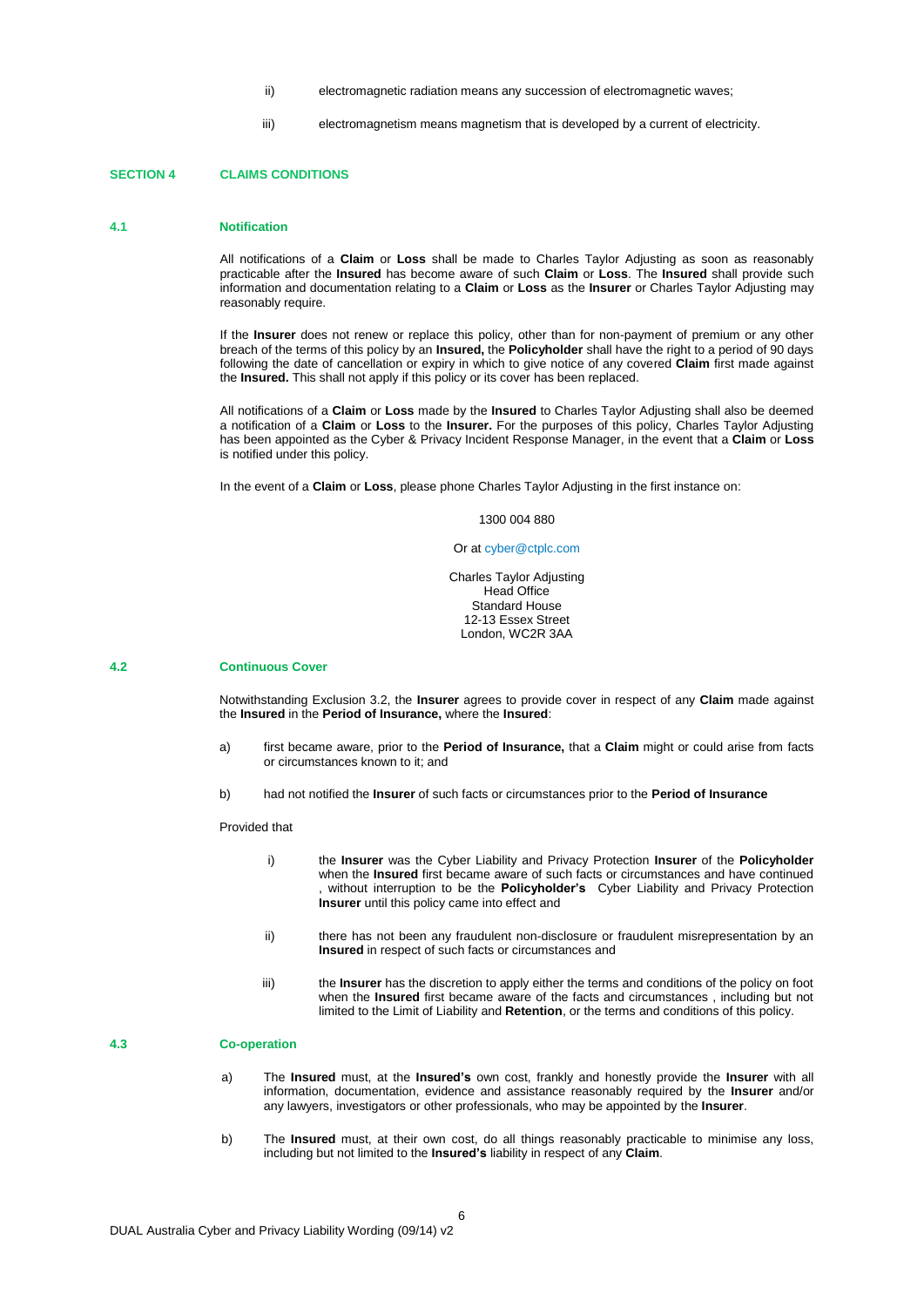- c) Each **Insured** must provide the **Insurer,** at their own cost, with all information, assistance and cooperation which the **Insurer** reasonably require, and in the event of a **Claim** or potential **Claim**, each **Insured** agrees that they will not do anything that could potentially prejudice the **Insurer's** position or our potential or actual rights of recovery.
- d) No **Insured** may settle any **Claim** or incur any **Defence Costs** or assume any contractual obligation or admit any liability nor consent to any judgment with respect to any **Claim** without the **Insurer's** prior written consent.

#### **4.4 Allocation**

The **Insurer's** liability under this policy is limited to the proportion of **Loss**, **Defence Costs** and other costs, which is a fair and equitable allocation as between:

- a) covered and uncovered parties; and/or
- b) covered and uncovered matters;

having regard to the relative legal and financial exposures attributed to the covered and uncovered matters and/or parties. Only **Loss**, **Defence Costs** and other costs incurred by covered parties in relation to covered matters will be covered by this policy, and is subject always to the terms and conditions of this policy.

The **Insurer** will use best endeavours to agree upon a fair and equitable allocation of the proportion covered under this policy, having regard to the relative legal and financial exposures attributable to covered and uncovered matters and/or parties.

If an allocation cannot be agreed then it will be determined by a suitably qualified Senior Counsel to be mutually agreed upon or, in default of agreement, to be nominated by the then President of the Bar Association of the jurisdiction in which the policy was underwritten. The Senior Counsel will make a determination as an expert based on the relative legal and financial exposures attributable to covered and uncovered matters and/or parties. Submissions made to the Senior Counsel will be in writing. Pending Senior Counsel's determination the **Insurer** will meet the **Loss**, **Defence Costs** and other costs on an interim basis at the percentage at which the **Insurer** contends they should be fairly and equitably allocated. After the allocation has been determined or agreed, such allocation will be applied retrospectively. The parties agree to be bound by the Senior Counsel's determination. The costs of any referral for determination to a Senior Counsel under this clause will be borne by the **Insurer**.

#### **4.5 Defence Costs and Legal Representation Expenses**

If the **Policyholder** or subsidiary pays **Loss** in respect of a **Claim** which would otherwise be covered under the terms of this policy, then the **Insurer** shall reimburse the **Policyholder** or subsidiary in respect of such **Loss**. Nothing in this clause shall override the provisions of Clause 4.3(d) above.

The **Insured** where practicable shall obtain the prior written consent of the **Insurer** before incurring **Defence Costs**, such consent not to be unreasonably withheld or delayed. The **Insurer** undertakes to respond within 7 working days of receipt of a request for such consent in relation to a notified **Claim**.

Subject to the **Insured's** compliance with Claims Conditions 4.1 and 4.3 the **Insurer** agrees to advance **Defence Costs** on an on-going basis and prior to the final disposition of a **Claim**.

#### **4.6 Subrogation & Recoveries**

Where the **Insurer** has paid any amount of **Loss** under the policy, the **Insurer** becomes entitled to assume any rights available to the **Insured** against any party to the extent of the **Insurer's** payment. On the **Insurer's** request, the **Insured** must assign all rights of recovery against any person or entity, but only to the extent that payment has been made under the policy.

The **Insured** must, at its own cost, assist the **Insurer** and provide information as the **Insurer** reasonably requires, to exercise the **Insurer's** rights of recovery and/or subrogation. This may include providing and signing statements and other documents and the giving of evidence.

Where a recovery is made, the proceeds of such a recovery will be applied as follows:

- a) firstly, to the satisfaction of all costs incurred in effecting the recovery
- b) secondly, to the **Insured** for the amount of loss in excess of the limit of liability specified in the schedule which is also in excess of any excess insurance purchased over this policy
- c) thirdly, to us and any excess **Insurer(s)** amounts paid under the policy and such excess policies
- d) finally, to the **Insured** for the amount paid in respect of the **Retention**.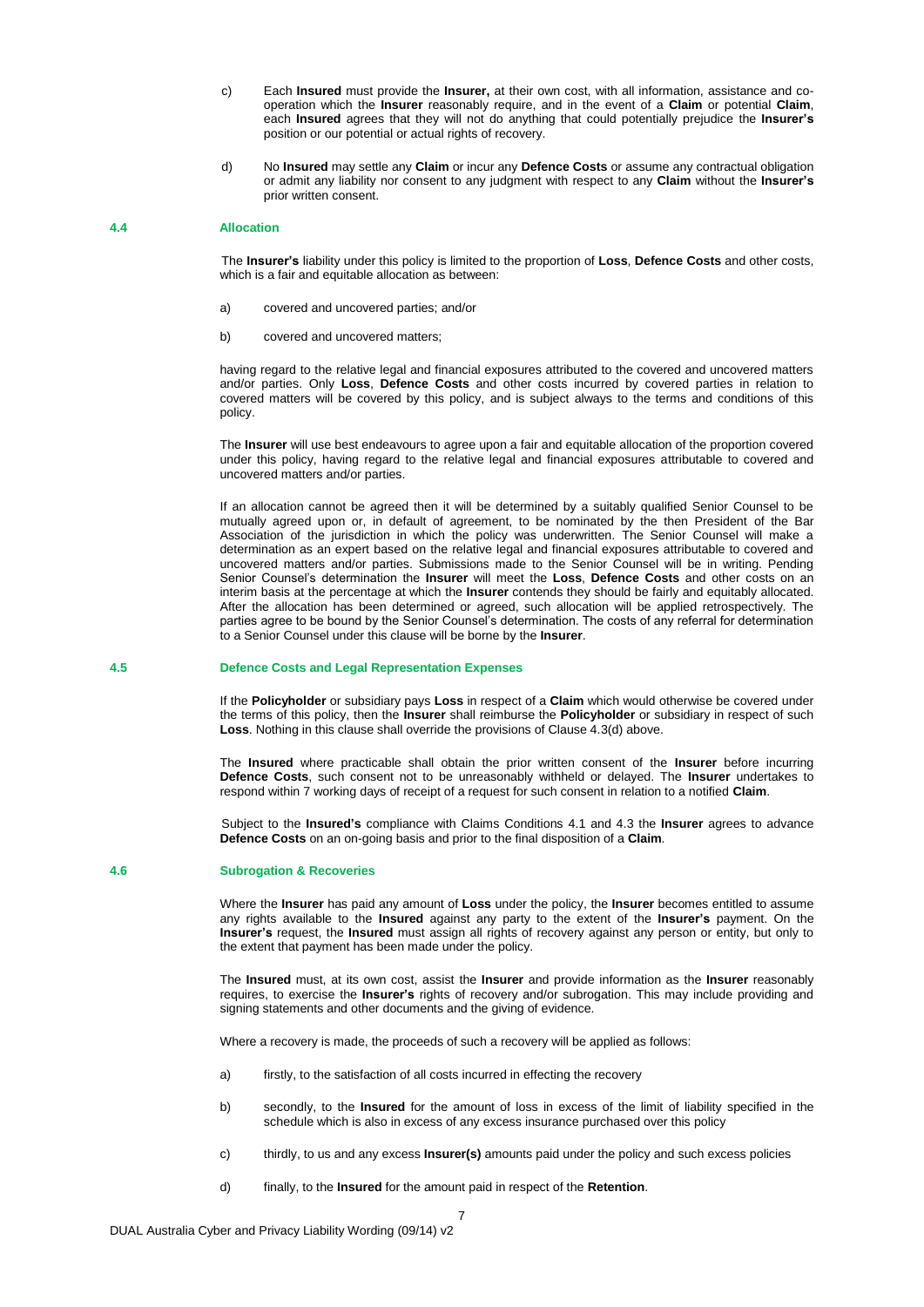#### **4.7 Related Claims**

Any **Claim(s)** or **Loss(es)** under all applicable sections of this policy, directly or indirectly arising out of or in any way connected with the same originating cause or event, will be deemed to be a single policy claim, reported at the date of the first such policy claim. Any **Claim(s)** or **Loss(es)** under all applicable sections of this policy, triggering more than one coverage section, will be deemed to be a single policy claim**,** and only one **Retention** shall apply, except in respect of a **Business Interruption Loss** where one **Waiting Period** shall apply.

#### **4.8 Business Interruption Loss Calculations**

In respect of Insuring Clause 1.2 only, in determining the amount of net profit (or net loss) and expenses covered under this policy for the purpose of ascertaining the amount of **Business Interruption Loss** (and otherwise); due consideration shall be given to the prior experience of an **Insured's** business before the beginning of a **Business Interruption Event**, and to the probable business an **Insured** could have performed, had no **Business Interruption Event** occurred. Provided, however that such net profit (or net loss) calculations shall not include, and this policy shall not cover, net income that would likely have been earned as a result of an increase in volume of business due to favourable business conditions caused by the impact of a **Business Interruption Event** on other businesses. All such net profit (or net loss) and expenses shall be calculated on an hourly basis and based on such an **Insured's** actual net profit (or net loss) and expenses.

#### **SECTION 5 GENERAL CONDITIONS**

The following General Conditions apply to all policies purchased and shown as having been purchased in the schedule.

Each policy purchased is to be read and interpreted as a separate contract of insurance with its own separate limit of liability, unless specified otherwise in the schedule.

#### **5.1 Interpretation**

Words and phrases appearing in bold text and where used in a policy, have the meaning defined in that policy or policies purchased by the **Policyholder** as shown in the schedule.

To the extent that there are any inconsistencies between the policy and this General Conditions Section, the terms and conditions contained in the policy will prevail.

In the policy:

- a) the singular includes the plural and the masculine includes the feminine;
- b) the headings are for descriptive purposes only; and
- c) in the event that any portion of the policy is found to be invalid or unenforceable, the remainder will remain in full force and effect.

#### **5.2 Goods & Services Tax**

The **Insurer** will charge an appropriate amount to the policyholder on account of GST.

It is the duty of the **Policyholder** to inform the **Insurer** whether or not it is entitled to an Input Tax Credit in relation to any amounts claimed under this policy.

The **Insurer's** liability to pay **loss** under this policy will be calculated having regard the **Policyholder** or any other **Insured's** entitlement to claim an Input Tax Credit.

No payment will be made to the **Policyholder**, for any GST liability on account of a covered **Claim**.

GST, Goods & Services Tax and Input Tax Credit have the meanings attributed to them under the *A New Tax System (Goods and Services Tax) Act 1999 (Cth).*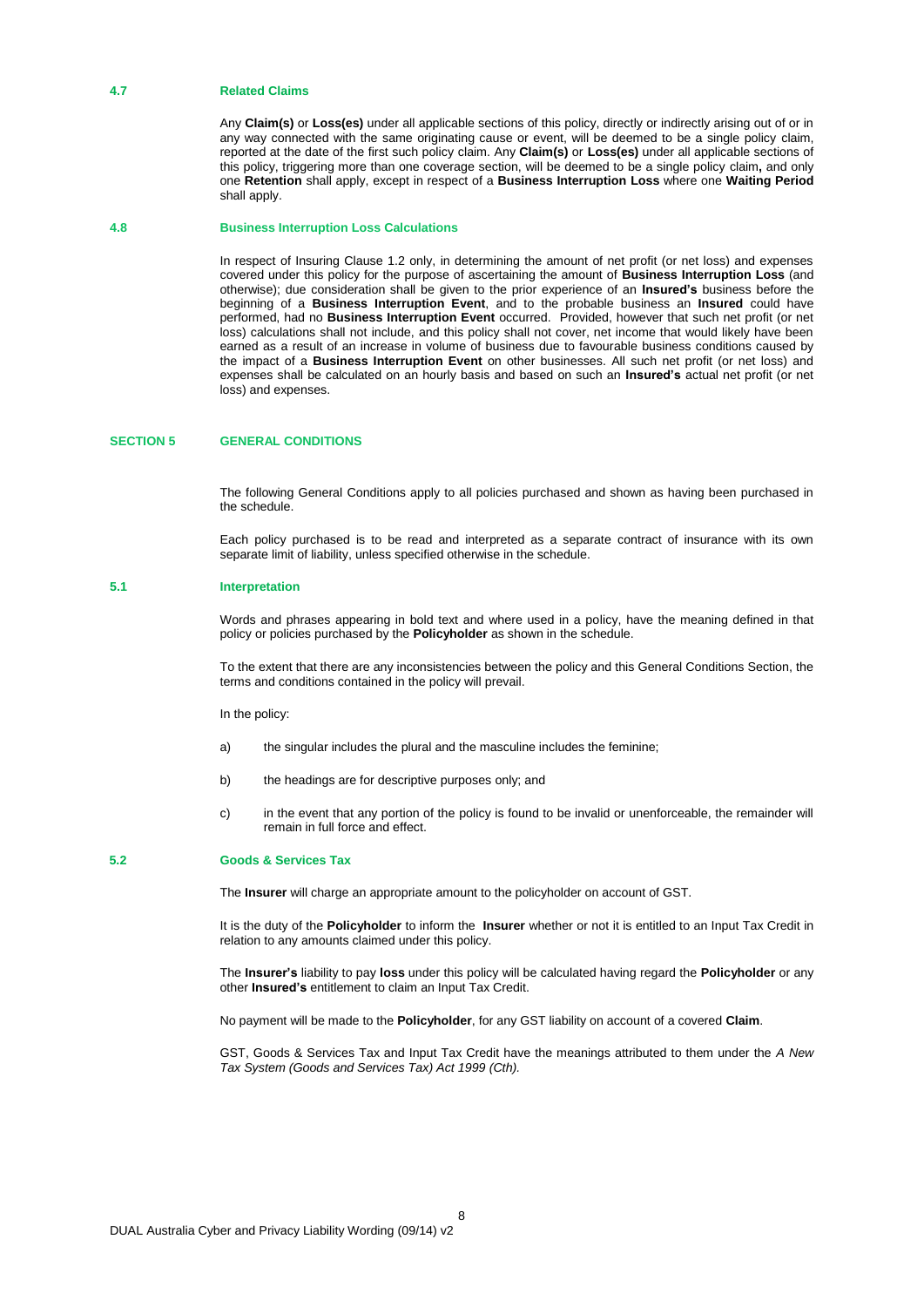#### **5.3 Alteration to Risk**

Subject to the **Insured's** rights under the *Insurance Contracts Act 1984 (Cth),* the **Insured** must notify the **Insurer** in writing as soon as practicable of any material alteration to the risk during the **Period of Insurance** including:

- a) The **Insured** going into voluntary bankruptcy, administration, receivership or liquidation; or
- b) The **Insured** failing to pay debts as and when those debts become due; or
- c) The **Insured** breaching any other obligation giving rise to the appointment of a receiver or the commencement of bankruptcy or winding up proceedings.

If the **Insured** fails to do this, then the **Insurer** may be entitled to reduce its liability in whole or in part under this policy in respect of a **Claim** or the **Insurer** may cancel the policy. If the **Insured's** non-disclosure is fraudulent, the **Insurer** may also have the option of avoiding the policy from its beginning.

#### **5.4 Change of Control**

If during the **Period of Insurance** any other person, group or entity acquires control of more than 50% of the issued share capital of the **Policyholder** or of the composition of the board of the **Policyholder**, the cover provided by this policy shall be restricted so as to apply only to **Claims** in respect of **Business Interruption Events**, **Data Liability Events**, **Media Liability Events** or **Network Security Events**  occurring prior to the effective date of such sale, consolidation, merger or acquisition of control, unless the **Insurer** has agreed to extend coverage under the policy and the **Policyholder** has agreed to the terms of any such extension of coverage.

#### **5.5 Assignment**

This policy and any rights under it cannot be assigned without the written consent of the **Insurer**.

#### **5.6 Cancellation**

The **Policyholder** may cancel any policy at any time by providing the **Insurer** with a minimum of 14 days written notice.

The **Insurer** may only cancel the policy for non-payment of premium and must do so in accordance with the provisions of the *Insurance Contracts Act 1984 (Cth).*

Provided that there have been no **Claims** or notifications made on or under the policy, the **Insurer** agrees to allow a refund of premium calculated on a pro-rata basis, provided that the **Insurer** will always retain a minimum of 25% of the full annual premium.

#### **5.7 Choice of law**

This policy, including its construction, application and validity, is governed by the laws of the Commonwealth of Australia and/or the State or the Territory of Australia where the policy was issued. Any dispute relating to policy interpretation will be submitted to the exclusive jursidiction of the Courts of the State or Territory where the policy was issued.

#### **5.8 Limit of Liability**

The limit of liability shown in Item 3 of the Schedule is the maximum amount the policy will pay, including **Defence Costs**, irrespective of the number of **Claim(s)**.

#### **5.9 Satisfying the Retention**

The **Insurer** will not make any payment, including any **Defence Cost** payment, toward any portion of any **Claim** unless the **Policyholder** pays the applicable **Retention**. The **Insured** may not insure the **Retention**, and neither sums paid toward uncovered portions of **Claims** nor payments the **Insured** recovers from another insurer or indemnifying party will erode the **Retention**.

#### **5.10 Other Insurance**

As permitted by the *Insurance Contracts Act 1984 (Cth),* this **Policy** will only cover **Loss** to the extent that the amount of such **Loss** is in excess of any indemnity or cover available to the **Insured** in respect of that **Loss** under the **Other Insurance Policy/Policies** listed in the schedule.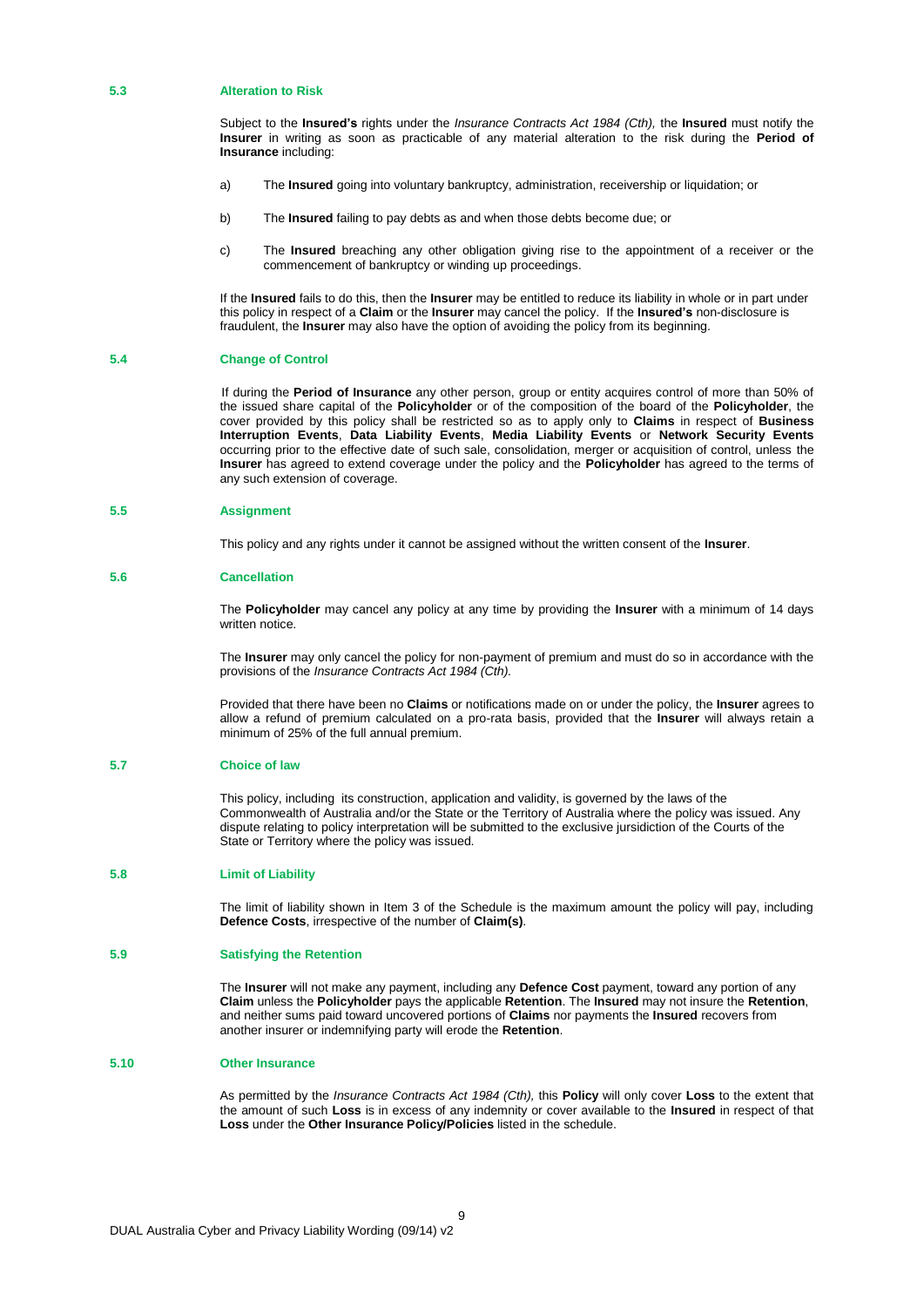#### **5.11 Confidentiality**

The **Insured** must not disclose, either personally or through any person or entity acting on the **Insured's**  behalf or at the **Insured's** direction, to any third party:

- a) the existence of this policy;
- b) the nature of the indemnity provided;
- c) the limit of liability; or
- d) the amount of premium paid.

However, the **Insured** may disclose the above matters to the extent that:

- a) the **Insured** is required to do so by the law; or
- b) the **Insurer** consents to the disclosure in writing.

#### **5.12 Several Liability of Underwriters**

The obligations of the Underwriters named in the Schedule, where there is more than one Underwriter named, are several and not joint and are limited solely to the extent to their individual subscriptions to this policy. No subscribing Underwriter is responsible for the subscription of any co-subscribing Underwriter who, for any reason does not satisfy all or part of its obligations.

#### **5.13 Currency**

Any reference to premium, limit of liability, retentions, **Loss**, **Defence Costs**, or any other amounts payable by the **Insurer** under this policy are expressed and are payable in Australian Dollars. Where any payment is to be made into an admitted foreign jurisdiction, such payment is to be made and denominated in Australian Dollars at the cash rate for the purchase of Australian Dollars set by the Reserve Bank of Australia as at 4.00pm on the date which the foreign payment becomes due.

#### **5.14 Complaints Procedures**

Any inquiry or complaint relating to this insurance should be referred to the **Insurer** in the first instance. If the **Insurer** is unable to resolve the matter or the **Insured** is not satisfied with the way a complaint has been dealt with, the **Insured** should write to:

> Lloyd's Underwriters' General Representative in Australia Suite 2, Level 21 Angel Place 123 Pitt Street Sydney NSW 2000 Telephone Number: (02) 9223 1433 Facsimile Number: (02) 9223 1466

who will refer the **Insured's** dispute to Policyholder & Market Assistance at Lloyd's.

#### **5.15 Service of Legal Notices**

The Underwriters agree that any Summons, Writ or other like legal Notice or Process, which is to be served upon the Underwriters may be served upon Lloyd's General Representative at Lloyd's Australia:

> Lloyd's Underwriters' General Representative in Australia Suite 2, Level 21 Angel Place 123 Pitt Street Sydney NSW 2000 Telephone Number: (02) 9223 1433 Facsimile Number: (02) 9223 1466

who has authority to accept service and to enter an appearance on Underwriters' behalf, and who is directed at the request of the **Insured** (or reinsured) to give a written undertaking to the **Insured** (or reinsured) that he will enter an appearance on Underwriters' behalf.

If a suit is instituted against any one of the Underwriters all Underwriters hereon will abide by the final decision of such Court or any competent Appellate Court.

#### **5.16 General Insurance Code of Practice**

This policy is compliant with the Insurance Council of Australia's General Insurance Code of Practice. Underwriters at Lloyd's and DUAL Australia proudly support the General Insurance Code of Practice. The purpose of the Code is to raise standards of practice and service in the general insurance industry.

10